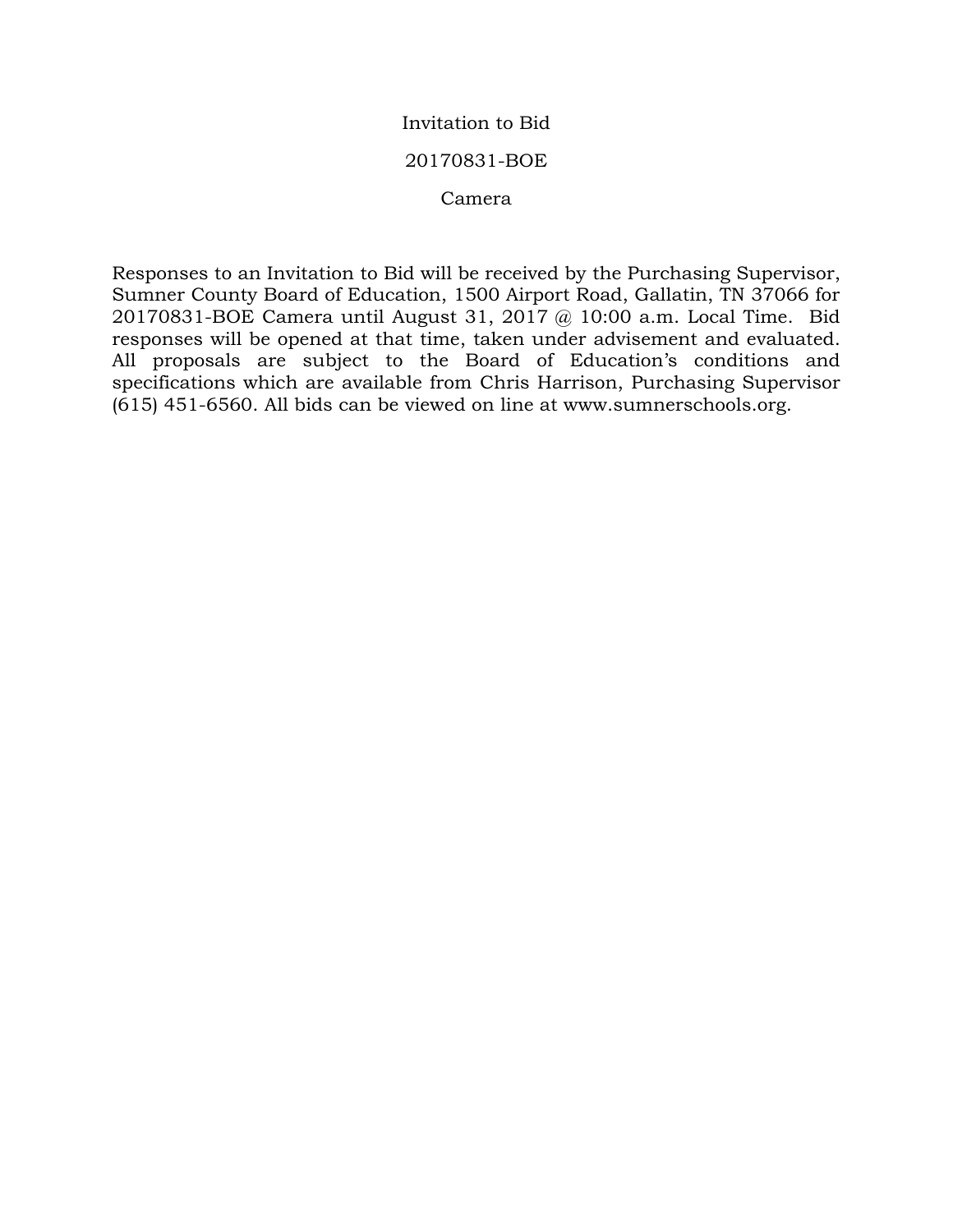## **SUMNER COUNTY BOARD OF EDUCATION REQUEST FOR QUOTATION**

### **Bid No.: 20170831-BOE Camera Date Released: August 14, 2017**

Bid subject to the Standard Terms and Conditions provided. Bid must be received by:

Date/Time: August 31, 2017 @ 10:00 a.m. Local Time Address: Sumner County Board of Education Attn: Purchasing Supervisor 1500 Airport Road Gallatin, TN 37066

### **THIS IS NOT AN ORDER**

| ITEM NO.       | <b>UNIT</b> | <b>DESCRIPTION</b>                                                                                                                                                                                                                                                                              | UNIT PRICE |
|----------------|-------------|-------------------------------------------------------------------------------------------------------------------------------------------------------------------------------------------------------------------------------------------------------------------------------------------------|------------|
| 1              | Each        | Mini Fixed Dome Network Camera<br>Brand ___________________________<br>Model No. ______________________                                                                                                                                                                                         |            |
| $\overline{2}$ | Each        | Outdoor IR & WDR Dome Camera<br>Model No. ___________________<br>Bid Good Thru: The Contract of the Contract of the Contract of the Contract of the Contract of the Contract of the Contract of the Contract of the Contract of the Contract of the Contract of the Contract of the Contract of |            |

\*All pricing shall be considered fixed for the duration of the contract term. \*\* BIDDER IS TO COMPLETE INFORMATION AND SIGN BID BELOW

By checking this box, Proposer agrees that SCS reserves the right to extend the terms, conditions, and prices of this contract to other Institutions (such as State, Local and/or Public Agencies) who express an interest in participating in any contract that results from this RFQ. Each of the piggyback Institutions will issue their own purchasing documents for the goods/services. Proposer agrees that SCS shall bear not responsibility or liability for any agreements between Proposer and the other Institution(s) who desire to exercise this option.

| (street) | (city, state, zip) |
|----------|--------------------|
|          |                    |
|          |                    |
|          |                    |
|          |                    |
|          |                    |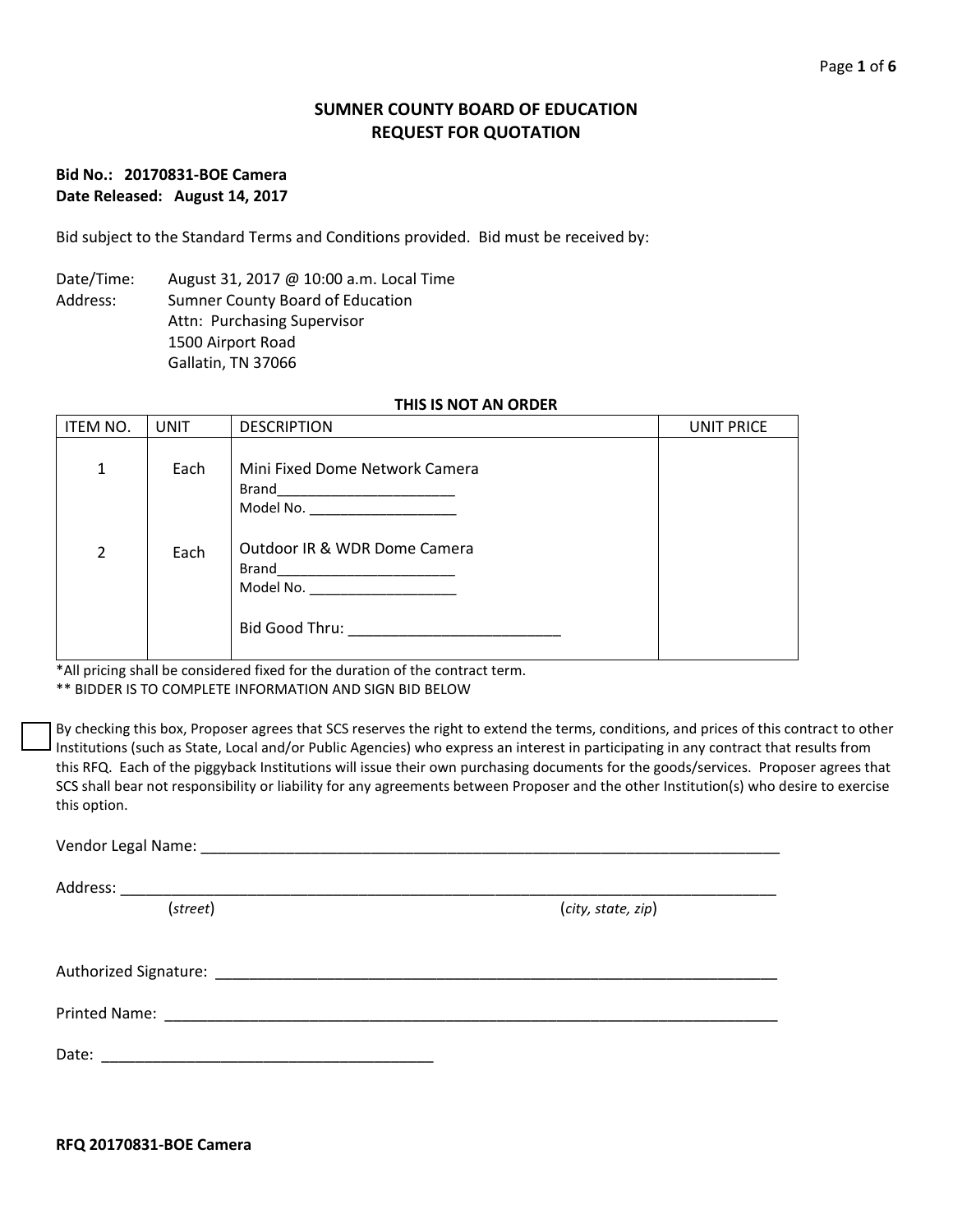# **NOTICE TO PROPOSERS**

There may be one or more amendments to this RFQ. In order to receive communication for any such amendments issued specifically to this RFQ, the proposer must provide the information requested below to the Sumner County Board of Education (SCS) Purchasing Department. The information may be sent by email to: Chris Harrison, Purchasing Supervisor, chris.harrison@sumnerschools.org. SCS will send amendments only to those proposers which complete and return this information in a timely manner.

| RFQ Number:             | 20170831-BOE Camera |  |
|-------------------------|---------------------|--|
| Company Name:           |                     |  |
| <b>Mailing Address:</b> |                     |  |
|                         |                     |  |
|                         |                     |  |
|                         |                     |  |
| Phone Number:           |                     |  |
| <b>Contact Person:</b>  |                     |  |
| <b>Email Address:</b>   |                     |  |

Emailed amendments will be sent in a Microsoft Word (Office for Windows) or Portable Document Format (pdf) format. Any alterations to the document made by the proposer may be grounds for rejection of proposal, cancellation of any subsequent award or any other legal remedies available to SCS.

Amendments will also be posted on the SCS website **https://sumnerschools.org/index.php/current-bids-and-rfps** and attached to the solicitation listing as a PDF or WORD file. Check the particular solicitation on the Current Bids and RFPs webpage for any posted amendments.

By completing and returning this form, the Proposer has expressed its intent to provide a proposal for **20170831-BOE Camera.**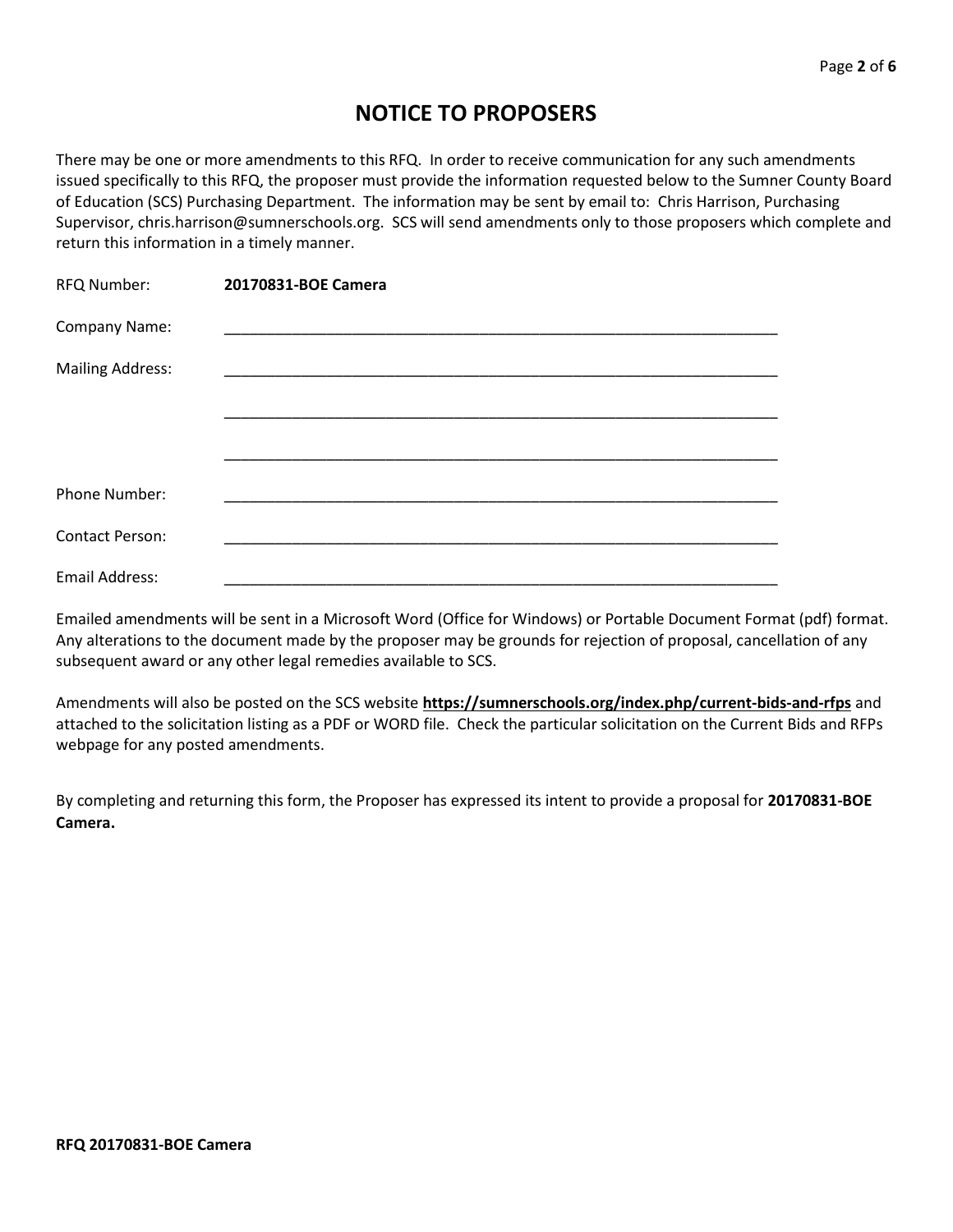## **SUMNER COUNTY BOARD OF EDUCATION REQUEST FOR QUOTATION 20170831-BOE Camera**

The Sumner County Board of Education, herein known as "SCS", is soliciting this RFQ to secure bid pricing for a mini indoor fixed dome network camera and an outdoor IR & WDR dome camera. The bid price must include costs of materials plus delivery to the SCS Support Services Facility. Installation will be completed by SCS personnel.

Delivery Address: Sumner County Board of Education Attn: Support Services Department 1500 Airport Road Gallatin, TN 37066

\*The delivery location accepts deliveries from carriers such as UPS, FedEx, etc. A loading dock and forklift are available for unloading. Normal delivery hours are: Monday thru Friday, 7:00 a.m. to 1:00 p.m. The bidder must schedule delivery with SCS personnel. SCS shall not be responsible for additional delivery fees when the bidder has not properly coordinated the delivery.

## **SPECIFIC INFORMATION**

SCS has chosen to select Vivotek and Everfocus as its preferred manufacturers. SCS shall accept products that meet or exceed the performance and workmanship of the brand/model numbers referenced in the RFQ document. Bidders are to notify the Purchasing Supervisor if the specifications are not perceived to be open and fair.

The bidder must include product literature if the proposed equipment is not one of the referenced brand/model numbers listed below:

- Mini Fixed Dome Network Camera
	- o Reference Vivotek, Model No. FD8166A
- Outdoor IR & WDR Dome Camera
	- o Reference Everfocus, Model No. EHN3260
	- o Include cost for wall mounts.

SCS does not guarantee a minimum order quantity. SCS requests that the bidder indicate any quantity order restrictions and/or discounts for quantity orders.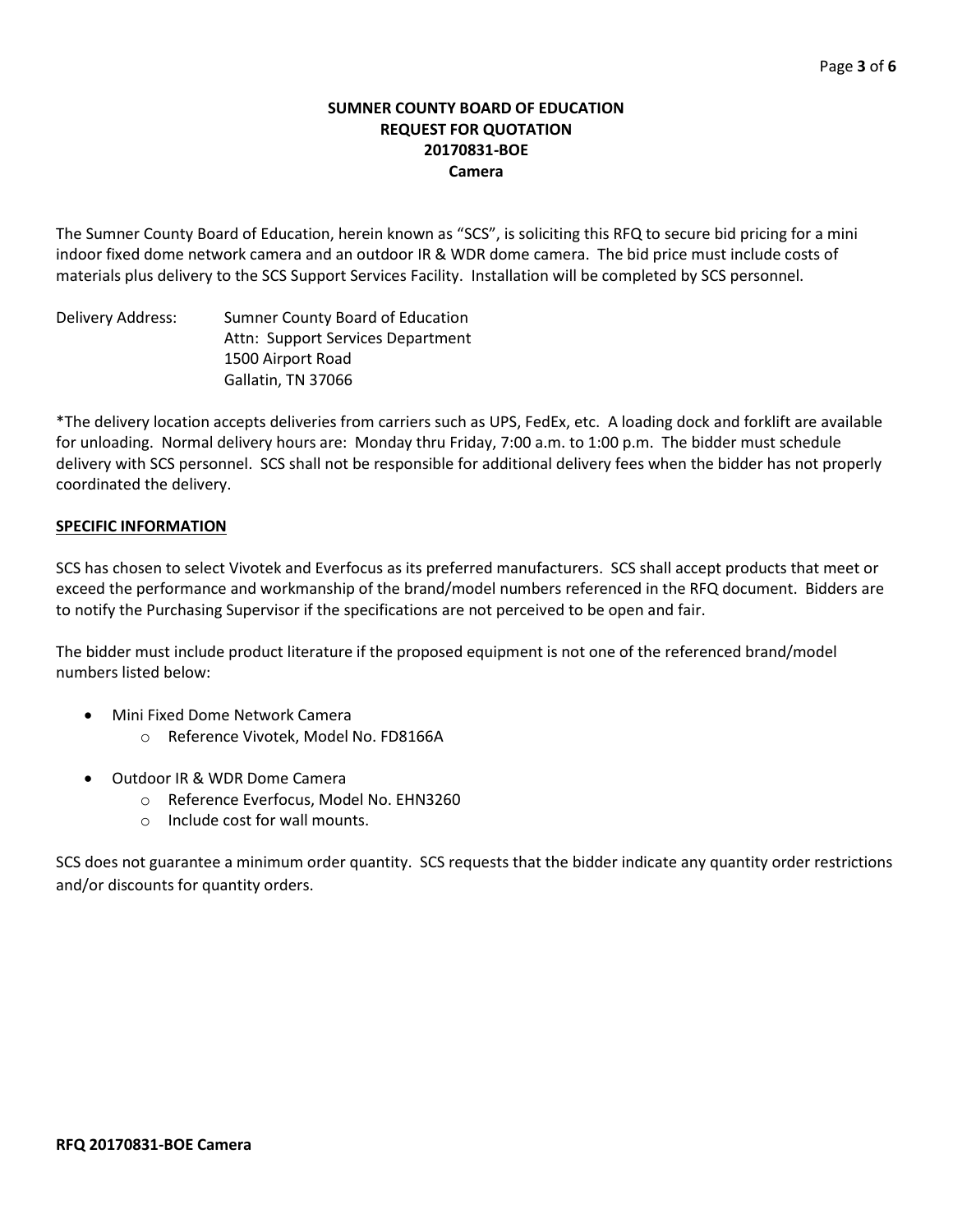### **REQUEST FOR QUOTATION STANDARD PURCHASING TERMS & CONDITIONS SUMNER COUNTY BOARD OF EDUCATION (SCS)**

#### **1. PREPARATION AND SUBMISSION OF BID.**

- **a.** Failure to examine any drawings**,** specifications, or instructions will be at the bidder's risk. Any deviation from the stated terms, conditions and specifications must be coordinated with and approved in writing by the SCS Purchasing Supervisor.
- **b.** BID SUBMITTAL / SIGNATURE: Bid shall give the full name and business address of the bidder. If the bidder is a corporation, the name shall be stated as it is in the corporate charter. Bids must be signed in ink by the bidder's authorized agent. Unsigned bids will be rejected. Bids are to be sealed and the outside of the envelope is to reference the bid number. The person signing the bid must show his title, and if requested by the institution, must furnish satisfactory proof of his or her authority to bind his or her company in contract. Bidder understands that by submitting a bid with an authorized signature, it shall constitute an offer to SCS. Bids must be typewritten or in ink; otherwise they may not be considered. Purchase orders will be issued to the firm name appearing on the W9. Facsimile responses will not be considered.
- **c.** SCS is not responsible for any costs incurred by any vendor pursuant to the RFP. The vendor shall be responsible for all costs incurred in connection with the preparation and submission of its proposal.
- **d.** All bids that exceed \$25,000 must have the Company Name, License Number, Expiration Date thereof and License Classification of Contractor listed on the outside of the sealed envelope, as required by State of Tennessee Code Annotated 62-6-119.
- **e.** Bids are to be received in the location designated on the bid no later than the specified date and time. Late bids will NOT be opened or considered.
- **f.** No erasures permitted. Errors may be crossed out and corrections printed in ink or typewritten adjacent to error and must be initialed in ink by person signing bid.
- **g.** Specifications: Reference to available specifications shall be sufficient to make the terms of the specifications binding on the bidder. The use of the name of a manufacturer, or any special brand or make in describing an item does not restrict the bidder to that manufacturer or specific article, unless specifically stated. Comparable products of other manufacturers will be considered if proof of compatibility is contained in the bid. Bidders are required to notify SCSs Purchasing Supervisor whenever specifications/procedures are not perceived to be fair and open. The articles on which the bids are submitted must be equal or superior to that specified. Informative and Descriptive Literature: The bidder must show brand or trade names of the articles bid, when applicable. It shall be the responsibility of the vendor, including vendors whose product is referenced, to furnish with the bid such specifications, catalog pages, brochures or other data as will provide an adequate basis for determining the quality and functional capabilities of the product offered. Failure to provide this data may be considered valid justification for rejection of bid.
- **h.** Samples: Samples of items when called for, must be furnished free of expense, and if not destroyed will, upon vendor's request within ten (10) days of bid opening, be returned at the bidder's expense. Each sample must be labeled with the bidder's name, manufacturer's brand name and number, bid number and item reference.
- **i.** Time of Performance: The number of calendar days in which delivery is to be made after receipt of order shall be stated in the bid and may be a factor in making an award, price notwithstanding. If no delivery time is stated in the bid, bidder agrees that delivery is to be made within two weeks (10 business days) of order.
- **j.** Transportation and delivery charges should be included in the price and be fully prepaid by the vendor to the destination specified in the bid. Bid prices shall include delivery of all items F.O.B. destination.
- **k.** New materials and supplies must be delivered unless otherwise specifically stated in the bid.
- **l.** Alternate/multiple bids will not be considered unless specifically called for in the bid.
- **m.** Only bids submitted on bid forms furnished by the Institution will be considered.
- **n.** By signing this bid where indicated, the bidder agrees to strictly abide by all local, state and federal statutes and regulations. The bidder further certifies that this bid is made without collusion or fraud.
- **o.** Failure to Bid/Error in Bid. In case of error in the extension of prices in the bid, the unit price will govern. Late bids will NOT be opened or considered. Bidders are cautioned to verify their bids before submission, as amendments received after the bid deadline will not be considered. No bid shall be altered, amended or withdrawn after opening. After bid opening, a bidder may withdraw a bid only when there is obvious clerical error such as a misplaced decimal point, or when enforcement of the bid would impose unconscionable hardship due to an error in the bid resulting in a quotation substantially below the other bids received. Bid withdrawals will be considered only upon written request of the bidder.

### **RFQ 20170831-BOE Camera**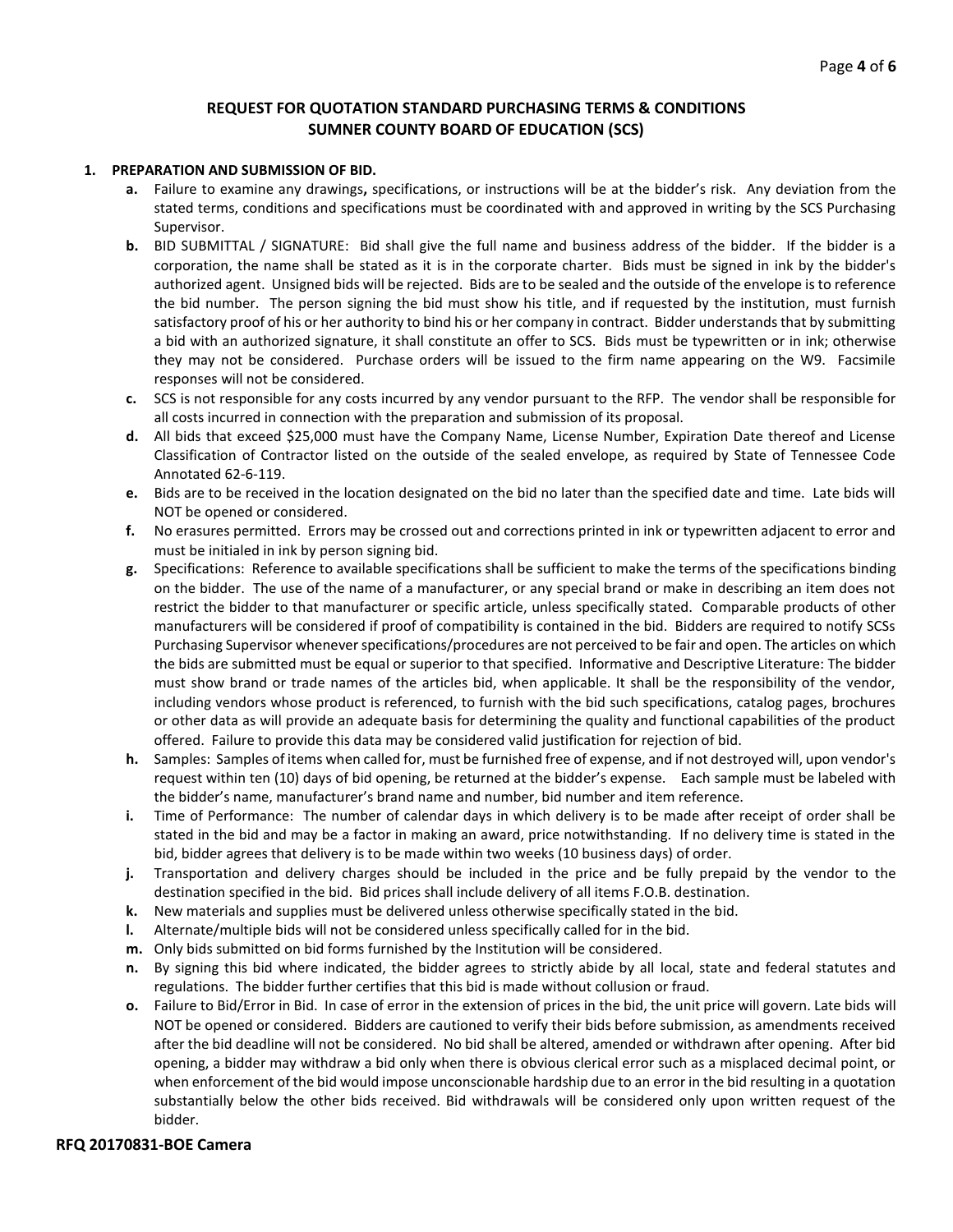- **2. OPEN RECORDS.** In order to comply with the provisions of the Tennessee Open Records Act, all bids will be publicly opened and are subject to public inspection after the award upon written request. Bidders may be present at bid opening. Summary information will be posted the SCS website, www.sumnerschools.org under the Invitation to Bid link.
- **3. ACCEPTANCE AND AWARD.** SCS reserves the right to reject any and all bids and to waive any informality in bids and, unless otherwise specified by the bidder to accept any item in the bid. Action to reject all bids shall be taken for unreasonably high prices, errors in the bid documents, cessation of need, unavailability of funds, or any other reason approved by SCS.
	- **a.** Contracts and purchases will be made with the lowest, responsive, responsible, qualified bidder. The quality of the articles to be supplied, their conformity with the specifications, their suitability to the requirements of the Institution, cash discount offered and the delivery terms will be taken into consideration.
	- **b.** Any deviation from these stated terms, specifications and conditions must be coordinated with and approved in writing by the Purchasing Supervisor.
	- **c.** SCS reserves the right to order more or less than the quantity listed in the bid.
	- **d.** Prices quoted in the response (if any) are to be considered firm and binding until the terms and conditions of the RFQ are in the possession of SCS.
	- **e.** If a bidder fails to state a time within which a bid must be accepted, it is understood and agreed that SCS shall have ninety (90) days to accept.
	- **f.** No purchase or contract is authorized or valid until the issuance of a SCS purchase order in accordance with SCS policy. No SCS employee is authorized to purchase equipment, supplies or services prior to the issuance of such a purchase order.
	- **g.** If the appropriate space is marked on the bid, other Institutions (such as State, Local and/or Public Agencies) may purchase off the contract during the same period as SCS.
	- **h.** The awarded bidder will be required to post a performance and payment bond in the amount of 25% of the contract price if it exceeds \$100,000 as stated by State of Tennessee Code Annotated 12-4-201.
	- **i.** If the project cost is in excess of \$25,000 a performance bond must be secured by the requesting part in an amount equal to the market improvement value.
- **4. PAYMENT**. Payment terms must be specified in the bid response, including any discounts for early payment. Partial payments will not be approved unless justification for such payment can be shown. Terms will be net 30 days. Payment will not be made until all the conditions of the RFP/RFQ are inspected and approved as meeting all specifications by persons appointed by SCS.
- **5. DEFAULT OF SELECTED VENDOR.** In case of vendor default, SCS may procure the articles or services from other sources and hold the defaulting vendor responsible for any resulting cost. If the awarded vendor violates any terms of their response, the contract, SCS policy or any law, they may be disqualified from bidding for a period of two years for minor violations or longer for major violations. Bids from disqualified bidders will not be accepted during the period of disqualification.
- **6. INSPECTION OF PURCHASES.** Articles received which are not equivalent will not be accepted and will be picked up by the vendor or returned to vendor, shipping charges collect. SCS shall have a reasonable period in which to inspect and accept or reject materials without liability. If necessity requires SCS to use nonconforming materials, an appropriate reduction in payment may be made.
- **7. TAXES.** SCS is tax exempt; do not include taxes in quotation. Vendors making improvements or additions to, or performing repair work on real property for SCS are liable for any applicable sales or use tax on tangible personal property used in connection with the contract or furnished to vendors by the state for use under the contract.
- **8. NONDISCRIMINATION.** SCS is an equal opportunity employer. SCS and bidder agree to comply with Titles VI and VII of the Civil Rights Act of 1964, Title IX of the Education Amendments of 1972, Section 504 of the Rehabilitation Act of 1973, Executive Order 11,246, the Americans with Disabilities Act of 1990 and the related regulations to each. Each party assures that it will not discriminate against any individual including, but not limited to employees or applicants for employment and/or students, because of race, religion, creed, color, sex, age, disability, veteran status or national origin. In the event that any claims should arise with regards to violations of any such local, state or federal law, statues, rule or regulations, the vendor will indemnify and hold SCS harmless for any damages, including court costs or attorney fees, which might be incurred.